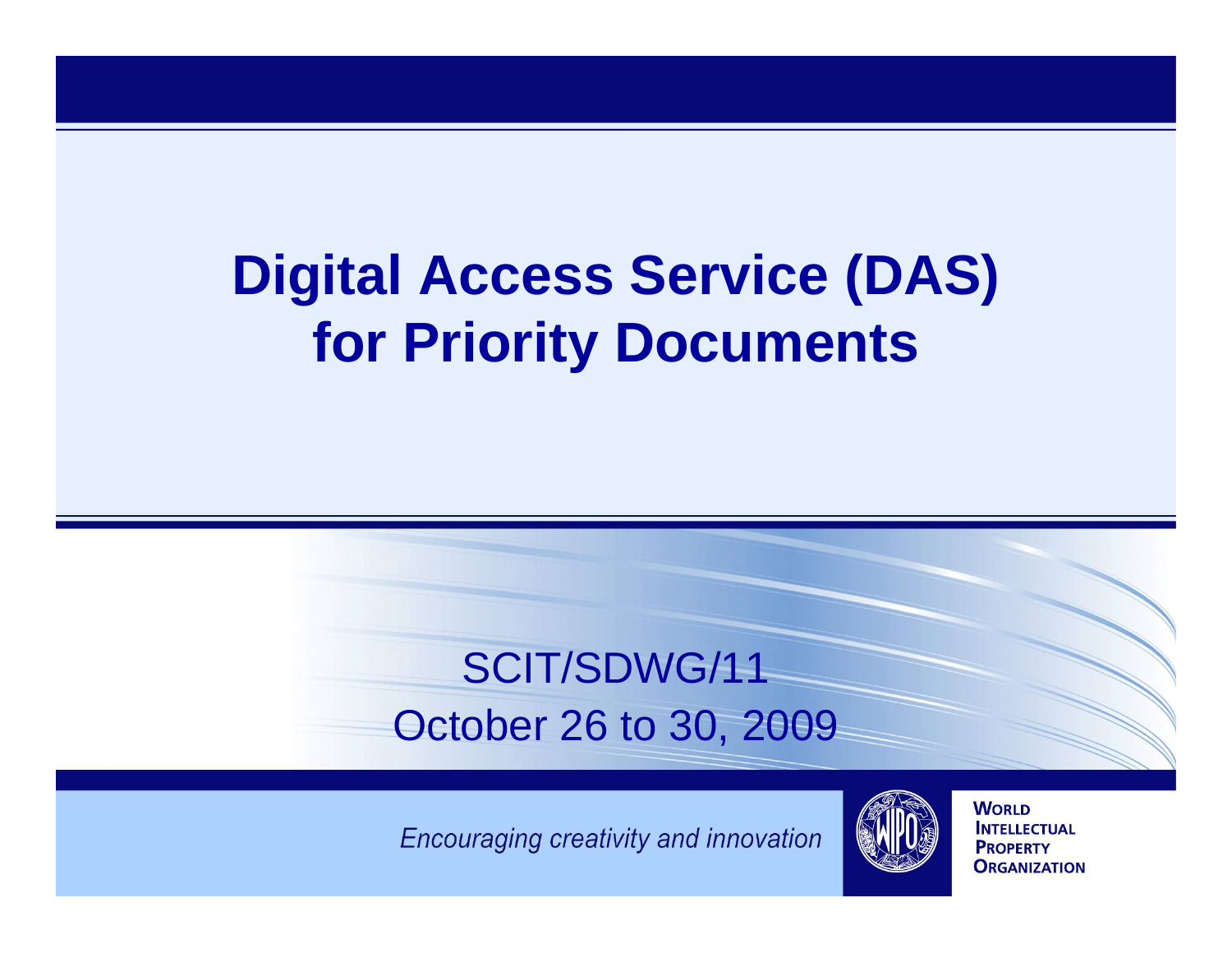### **System Objective**

- System administered by the International Bureau to facilitate transfer of priority documents between:
	- Offices of First Filing (OFF) or Applicants
	- Offices of Second Filing (OSF)

**SCIT/SDWG/11** Digital Access Service October 26 to 30, 2009 2/9



**WORLD INTELLECTUAL PROPERTY**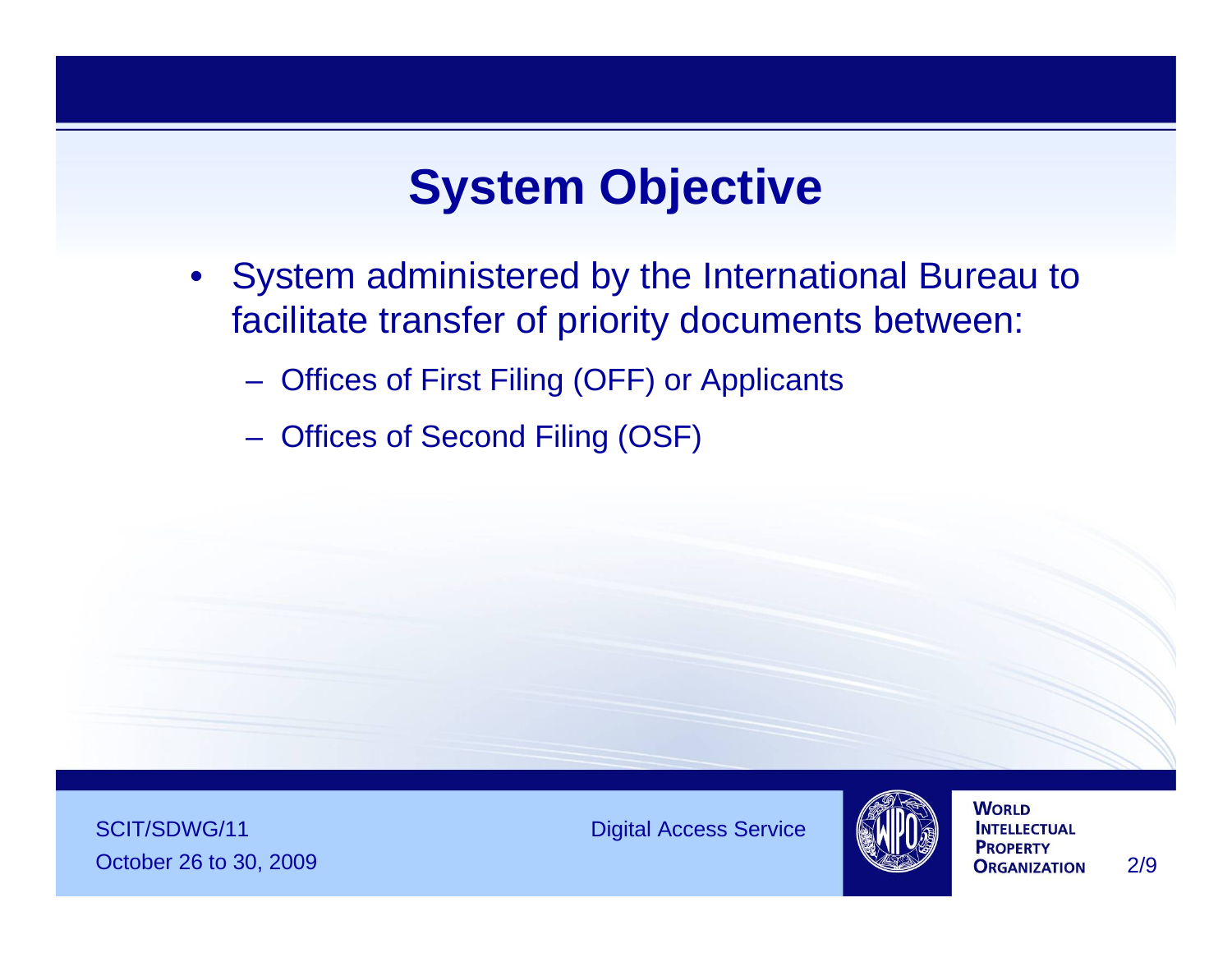

SCIT/SDWG/11 Digital Access Service October 26 to 30, 2009 3/9

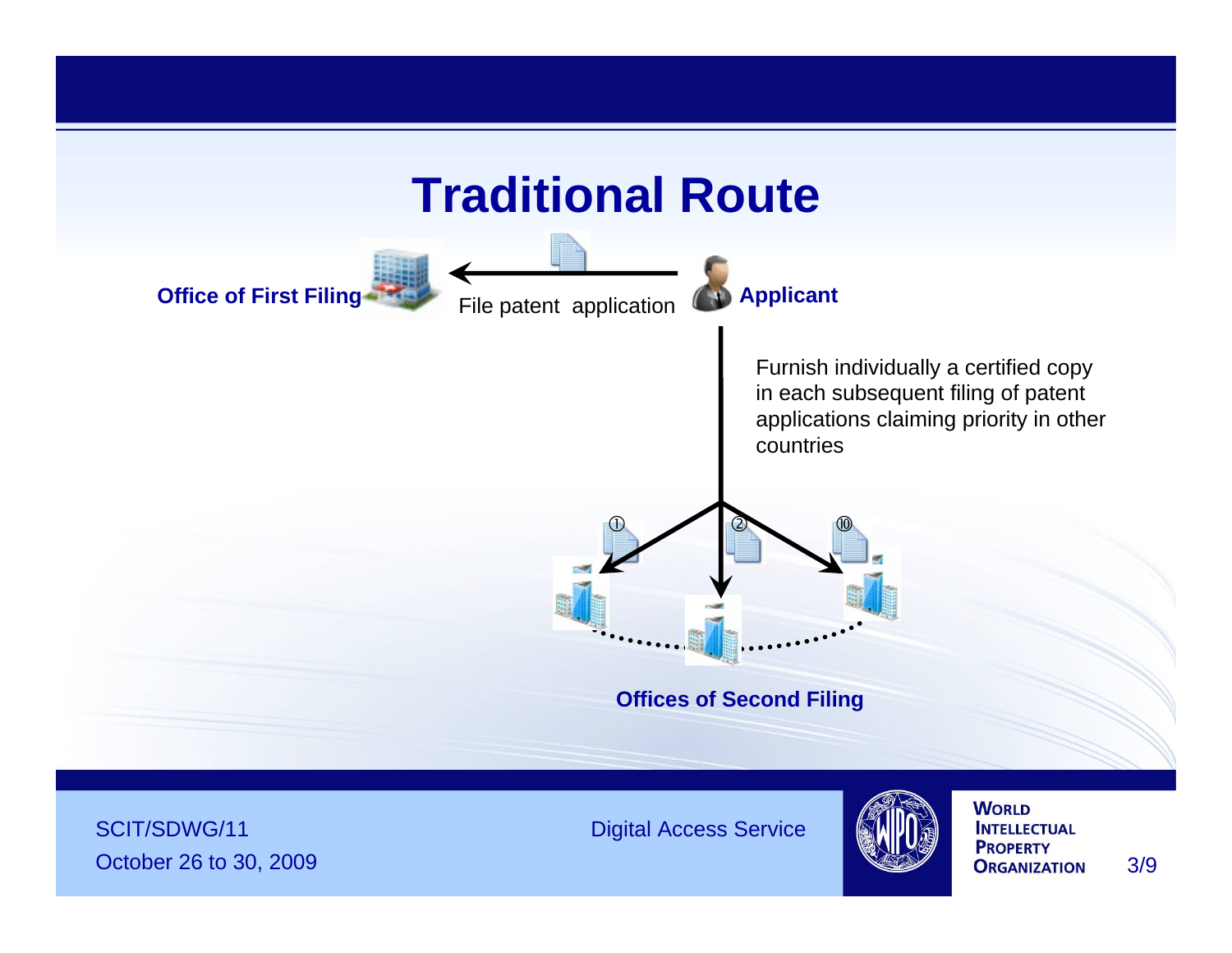#### **DAS Exchange**



**SCIT/SDWG/11** Digital Access Service October 26 to 30, 2009 **19 and 2009 Contract Contract Contract Contract Contract Contract Contract Contract Contract Contract Contract Contract Contract Contract Contract Contract Contract Contract Contract Contract Cont** 

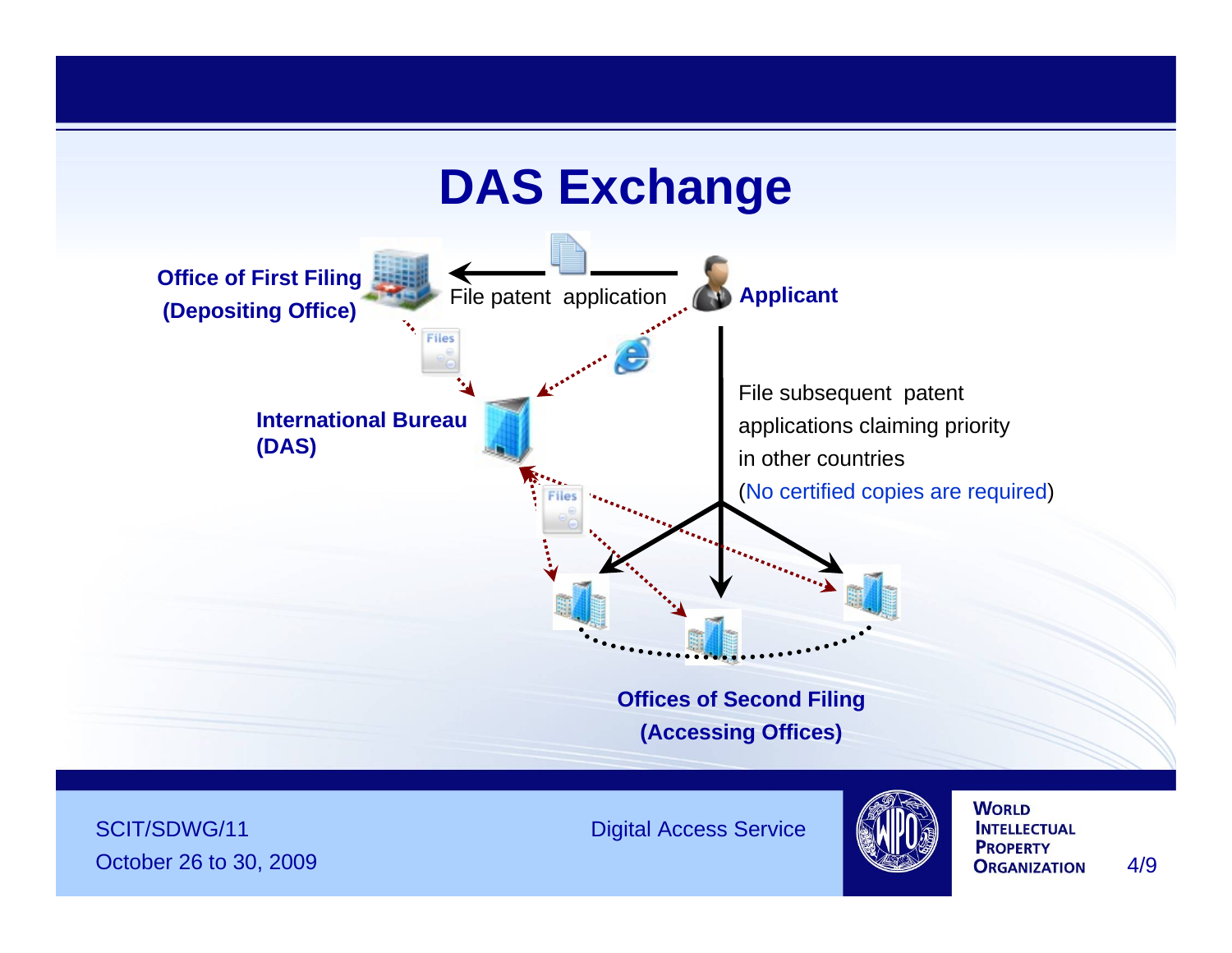## **Participating Offices**

- Already operational
	- ES Spanish Patent and Trademark Office
	- GB United Kingdom Intellectual Property Office
	- IB International Bureau
	- JP Japan Patent Office
	- KR Korean Intellectual Property Office
	- US United States Patent and Trademark Office

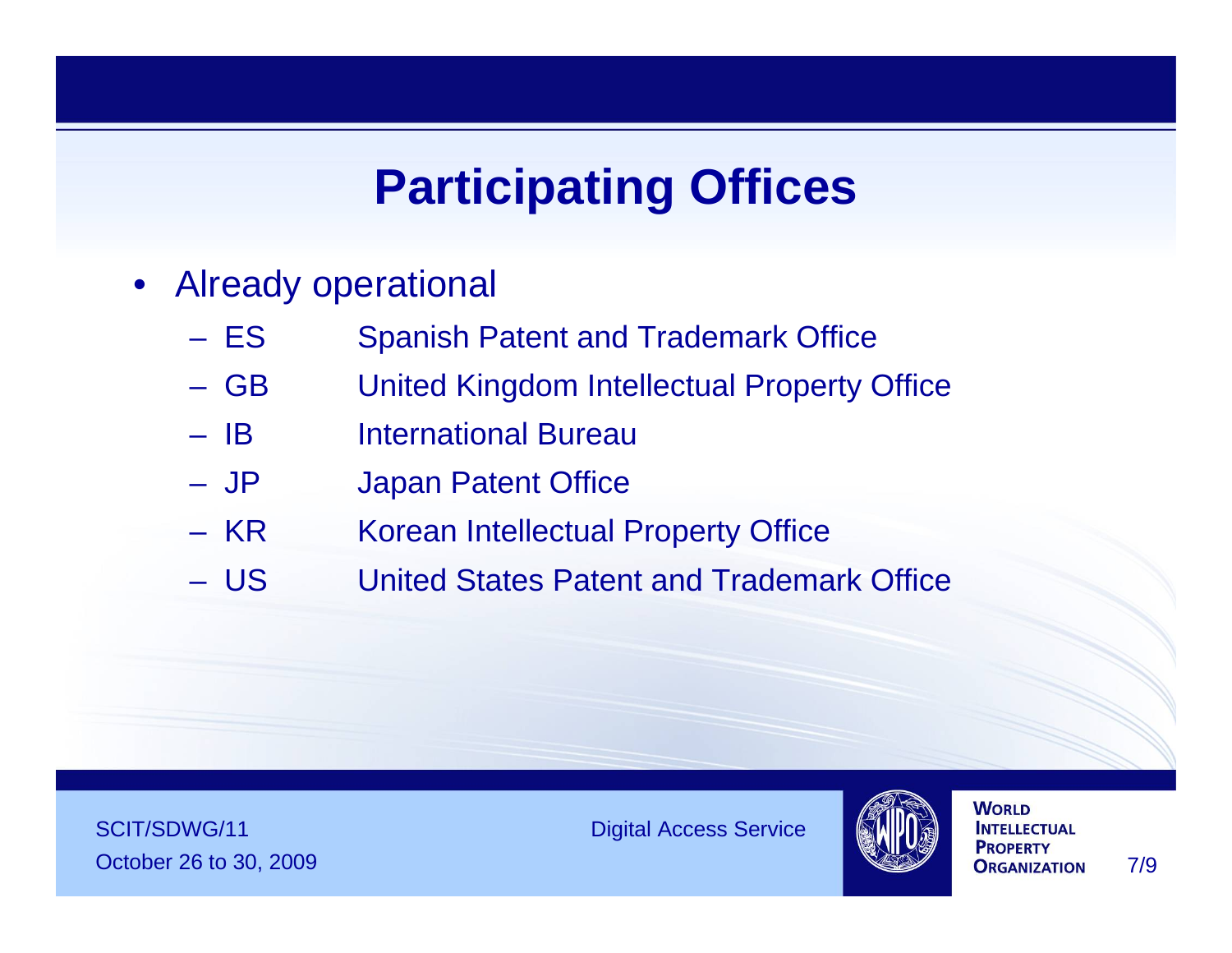#### **The Future**

- Allow retrieval of p-docs needed for PCT
	- Administrative instructions need updating
- Enhance management of users and access permissions
	- Provide an account based access to DAS portal
	- Better management of access permissions
- Facilitate participation in DAS for small offices
	- Offer Office portal facilities
- Extend DAS to other types of documents
	- Translations of p-docs, search report,…
	- Utility models
	- Trade marks, designs

**SCIT/SDWG/11** Digital Access Service October 26 to 30, 2009 **8/9 October 26 to 30, 2009** 8/9